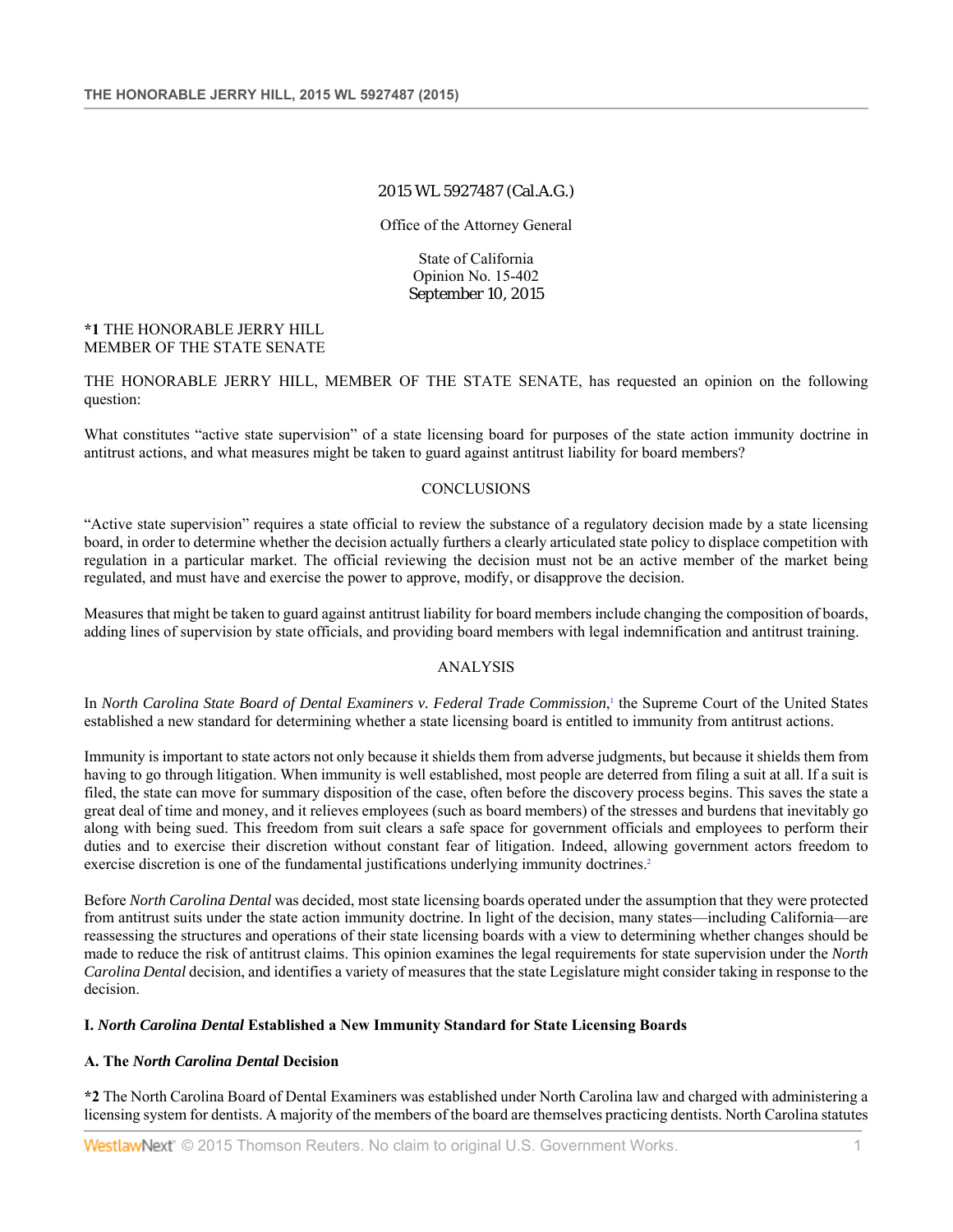delegated authority to the dental board to regulate the practice of dentistry, but did not expressly provide that teeth-whitening was within the scope of the practice of dentistry.

Following complaints by dentists that non-dentists were performing teeth-whitening services for low prices, the dental board conducted an investigation. The board subsequently issued cease-and-desist letters to dozens of teeth-whitening outfits, as well as to some owners of shopping malls where teeth-whiteners operated. The effect on the teeth-whitening market in North Carolina was dramatic, and the Federal Trade Commission took action.

In defense to antitrust charges, the dental board argued that, as a state agency, it was immune from liability under the federal antitrust laws. The Supreme Court rejected that argument, holding that a state board on which a controlling number of decision makers are active market participants must show that it is subject to "active supervision" in order to claim immunity.<sup>3</sup>

## **B. State Action Immunity Doctrine Before** *North Carolina Dental*

The Sherman Antitrust Act of 1890<sup>4</sup> was enacted to prevent anticompetitive economic practices such as the creation of monopolies or restraints of trade. The terms of the Sherman Act are broad, and do not expressly exempt government entities, but the Supreme Court has long since ruled that federal principles of dual sovereignty imply that federal antitrust laws do not apply to the actions of states, even if those actions are anticompetitive.<sup>5</sup>

This immunity of states from federal antitrust lawsuits is known as the "state action doctrine."<sup>6</sup> The state action doctrine, which was developed by the Supreme Court in *Parker v. Brown*,<sup>7</sup> establishes three tiers of decision makers, with different thresholds for immunity in each tier.

In the top tier, with the greatest immunity, is the state itself: the sovereign acts of state governments are absolutely immune from antitrust challenge.<sup>8</sup> Absolute immunity extends, at a minimum, to the state Legislature, the Governor, and the state's Supreme Court.

In the second tier are subordinate state agencies,<sup>9</sup> such as executive departments and administrative agencies with statewide jurisdiction. State agencies are immune from antitrust challenge if their conduct is undertaken pursuant to a "clearly articulated" and "affirmatively expressed" state policy to displace competition.<sup>10</sup> A state policy is sufficiently clear when displacement of competition is the "inherent, logical, or ordinary result" of the authority delegated by the state legislature.<sup>11</sup>

**\*3** The third tier includes private parties acting on behalf of a state, such as the members of a state-created professional licensing board. Private parties may enjoy state action immunity when two conditions are met: (1) their conduct is undertaken pursuant to a "clearly articulated" and "affirmatively expressed" state policy to displace competition, and (2) their conduct is ""actively supervised" by the state.<sup>12</sup> The fundamental purpose of the supervision requirement is to shelter only those private anticompetitive acts that the state approves as actually furthering its regulatory policies.13 To that end, the mere possibility of supervision—such as the existence of a regulatory structure that is not operative, or not resorted to— is not enough. "The active supervision prong ... requires that state officials have and exercise power to review particular anticompetitive acts of private parties and disapprove those that fail to accord with state policy."14

# **C. State Action Immunity Doctrine After** *North Carolina Dental*

Until the Supreme Court decided *North Carolina Dental*, it was widely believed that most professional licensing boards would fall within the second tier of state action immunity, requiring a clear and affirmative policy, but not active state supervision of every anticompetitive decision. In California in particular, there were good arguments that professional licensing boards<sup>15</sup> were subordinate agencies of the state: they are formal, ongoing bodies created pursuant to state law; they are housed within the Department of Consumer Affairs and operate under the Consumer Affairs Director's broad powers of investigation and control; they are subject to periodic sunset review by the Legislature, to rule-making review under the Administrative Procedure Act, and to administrative and judicial review of disciplinary decisions; their members are appointed by state officials, and include increasingly large numbers of public (non-professional) members; their meetings and records are subject to open-government laws and to strong prohibitions on conflicts of interest; and their enabling statutes generally provide well-guided discretion to make decisions affecting the professional markets that the boards regulate.16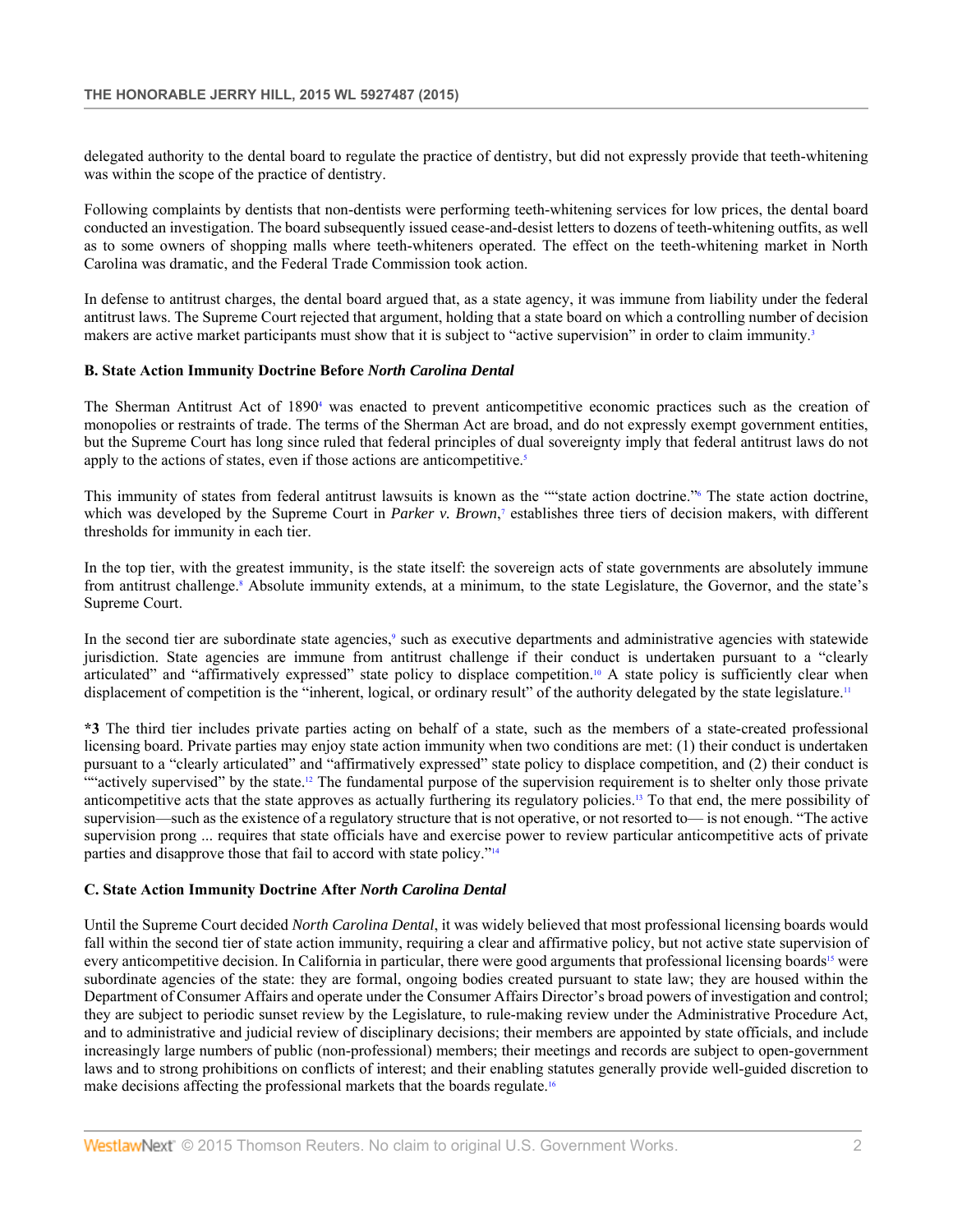Those arguments are now foreclosed, however, by *North Carolina Dental*. There, the Court squarely held, for the first time, that "a state board on which a controlling number of decisionmakers are active market participants in the occupation the board regulates must satisfy *Midcal*'s active supervision requirement in order to invoke state-action antitrust immunity."17 The effect of *North Carolina Dental* is to put professional licensing boards "on which a controlling number of decision makers are active market participants" in the third tier of state-action immunity. That is, they are immune from antitrust actions as long as they act pursuant to clearly articulated state policy to replace competition with regulation of the profession, *and* their decisions are actively supervised by the state.

**\*4** Thus arises the question presented here: What constitutes "active state supervision"?18

## **D. Legal Standards for Active State Supervision**

The active supervision requirement arises from the concern that, when active market participants are involved in regulating their own field, "there is a real danger" that they will act to further their own interests, rather than those of consumers or of the state.19 The purpose of the requirement is to ensure that state action immunity is afforded to private parties only when their actions actually further the state's policies.20

There is no bright-line test for determining what constitutes active supervision of a professional licensing board: the standard is "flexible and context-dependent."21 Sufficient supervision "need not entail day-to-day involvement" in the board's operations or "micromanagement of its every decision."<sup>22</sup> Instead, the question is whether the review mechanisms that are in place "provide 'realistic assurance"D' that the anticompetitive effects of a board's actions promote state policy, rather than the board members' private interests.23

The *North Carolina Dental* opinion and pre-existing authorities allow us to identify "a few constant requirements of active supervision":<sup>24</sup>

- The state supervisor who reviews a decision must have the power to reverse or modify the decision.<sup>25</sup>
- The "mere potential" for supervision is not an adequate substitute for supervision.<sup>26</sup>

• When a state supervisor reviews a decision, he or she must review the substance of the decision, not just the procedures followed to reach it.<sup>27</sup>

• The state supervisor must not be an active market participant.<sup>28</sup>

Keeping these requirements in mind may help readers evaluate whether California law already provides adequate supervision for professional licensing boards, or whether new or stronger measures are desirable.

#### **II. Threshold Considerations for Assessing Potential Responses to** *North Carolina Dental*

There are a number of different measures that the Legislature might consider in response to the *North Carolina Dental* decision. We will describe a variety of these, along with some of their potential advantages or disadvantages. Before moving on to those options, however, we should put the question of immunity into proper perspective. There are two important things keep in mind: (1) the loss of immunity, if it is lost, does not mean that an antitrust violation has been committed, and (2) even when board members participate in regulating the markets they compete in, many—if not most—of their actions do not implicate the federal antitrust laws.

**\*5** In the context of regulating professions, "market-sensitive" decisions (that is, the kinds of decisions that are most likely to be open to antitrust scrutiny) are those that create barriers to market participation, such as rules or enforcement actions regulating the scope of unlicensed practice; licensing requirements imposing heavy burdens on applicants; marketing programs; restrictions on advertising; restrictions on competitive bidding; restrictions on commercial dealings with suppliers and other third parties; and price regulation, including restrictions on discounts.

On the other hand, we believe that there are broad areas of operation where board members can act with reasonable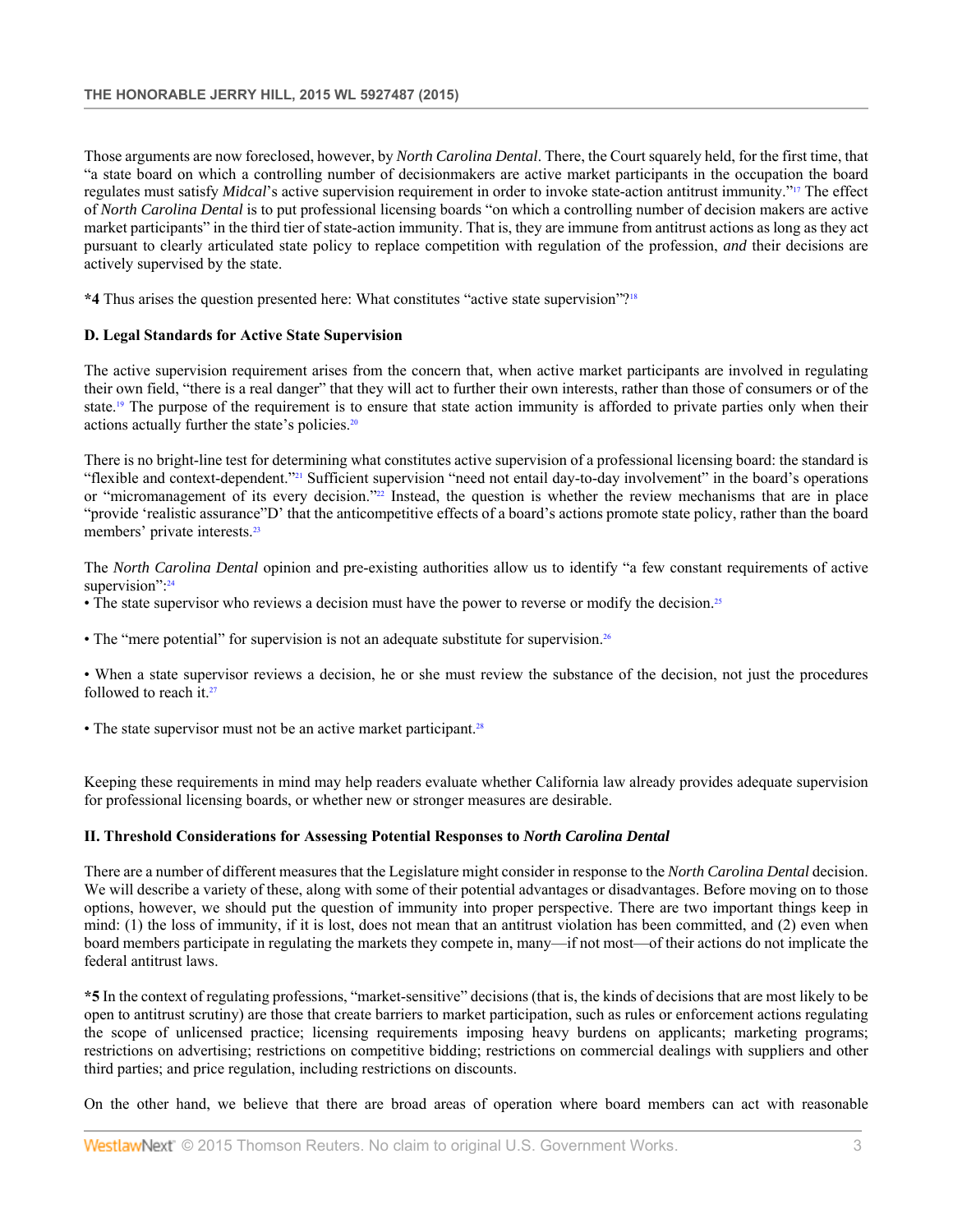confidence—especially once they and their state-official contacts have been taught to recognize actual antitrust issues, and to treat those issues specially. Broadly speaking, promulgation of regulations is a fairly safe area for board members, because of the public notice, written justification, Director review, and review by the Office of Administrative Law as required by the Administrative Procedure Act. Also, broadly speaking, disciplinary decisions are another fairly safe area because of due process procedures; participation of state actors such as board executive officers, investigators, prosecutors, and administrative law judges; and availability of administrative mandamus review.

We are not saying that the procedures that attend these quasi-legislative and quasi-judicial functions make the licensing boards altogether immune from antitrust claims. Nor are we saying that rule-making and disciplinary actions are per se immune from antitrust laws. What we are saying is that, assuming a board identifies its market-sensitive decisions and gets active state supervision for those, then ordinary rule-making and discipline (faithfully carried out under the applicable rules) may be regarded as relatively safe harbors for board members to operate in. It may require some education and experience for board members to understand the difference between market-sensitive and "ordinary" actions, but a few examples may bring in some light.

*North Carolina Dental* presents a perfect example of a market-sensitive action. There, the dental board decided to, and actually succeeded in, driving non-dentist teeth-whitening service providers out of the market, even though nothing in North Carolina's laws specified that teeth-whitening constituted the illegal practice of dentistry. Counterexamples—instances where no antitrust violation occurs—are far more plentiful. For example, a regulatory board may legitimately make rules or impose discipline to prohibit license-holders from engaging in fraudulent business practices (such as untruthful or deceptive advertising) without violating antitrust laws.29 As well, suspending the license of an individual license-holder for violating the standards of the profession is a reasonable restraint and has virtually no effect on a large market, and therefore would not violate antitrust laws.<sup>30</sup>

**\*6** Another area where board members can feel safe is in carrying out the actions required by a detailed anticompetitive statutory scheme.31 For example, a state law prohibiting certain kinds of advertising or requiring certain fees may be enforced without need for substantial judgment or deliberation by the board. Such detailed legislation leaves nothing for the state to supervise, and thus it may be said that the legislation itself satisfies the supervision requirement.<sup>32</sup>

Finally, some actions will not be antitrust violations because their effects are, in fact, pro-competitive rather than anti-competitive. For instance, the adoption of safety standards that are based on objective expert judgments have been found to be pro-competitive.<sup>33</sup> Efficiency measures taken for the benefit of consumers, such as making information available to the purchasers of competing products, or spreading development costs to reduce per-unit prices, have been held to be pro-competitive because they are pro-consumer.<sup>34</sup>

# **III. Potential Measures for Preserving State Action Immunity**

#### **A. Changes to the Composition of Boards**

The *North Carolina Dental* decision turns on the principle that a state board is a group of private actors, not a subordinate state agency, when "a controlling number of decisionmakers are active market participants in the occupation the board regulates."<sup>35</sup> This ruling brings the composition of boards into the spotlight. While many boards in California currently require a majority of public members, it is still the norm for professional members to outnumber public members on boards that regulate healing-arts professions. In addition, delays in identifying suitable public-member candidates and in filling public seats can result in de facto market-participant majorities.

In the wake of *North Carolina Dental*, many observers' first impulse was to assume that reforming the composition of professional boards would be the best resolution, both for state actors and for consumer interests. Upon reflection, however, it is not obvious that sweeping changes to board composition would be the most effective solution.36

Even if the Legislature were inclined to decrease the number of market-participant board members, the current state of the law does not allow us to project accurately how many market-participant members is too many. This is a question that was not resolved by the *North Carolina Dental* decision, as the dissenting opinion points out:

What is a "controlling number"? Is it a majority? And if so, why does the Court eschew that term? Or does the Court mean to leave open the possibility that something less than a majority might suffice in particular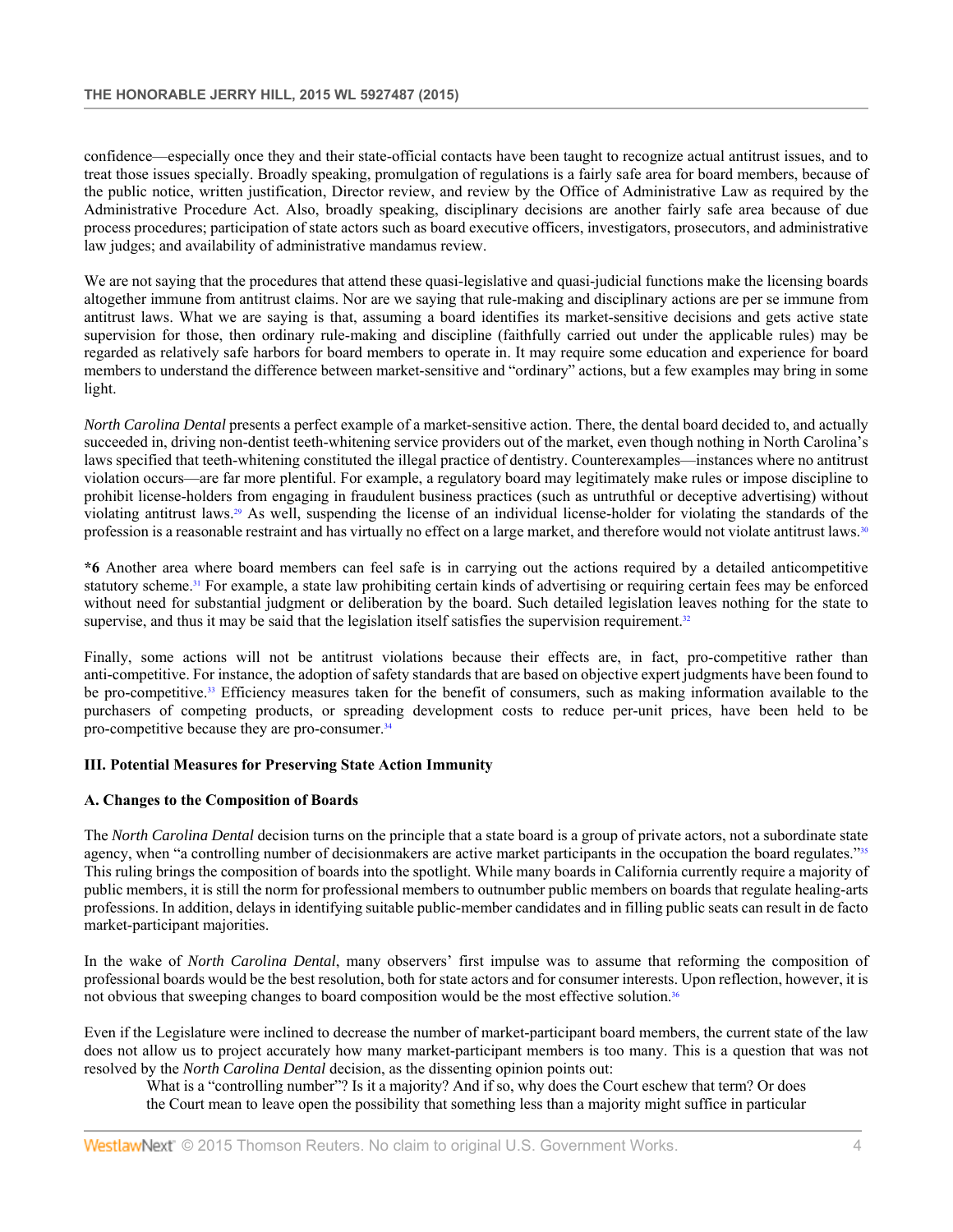circumstances? Suppose that active market participants constitute a voting bloc that is generally able to get its way? How about an obstructionist minority or an agency chair empowered to set the agenda or veto regulations?<sup>37</sup>

**\*7** Some observers believe it is safe to assume that the *North Carolina Dental* standard would be satisfied if public members constituted a majority of a board. The obvious rejoinder to that argument is that the Court pointedly did not use the term "majority;" it used "controlling number." More cautious observers have suggested that "controlling number" should be taken to mean the majority of a quorum, at least until the courts give more guidance on the matter.

*North Carolina Dental* leaves open other questions about board composition as well. One of these is: Who is an "active market participant"?38 Would a retired member of the profession no longer be a participant of the market? Would withdrawal from practice during a board member's term of service suffice? These questions were discussed at oral argument,39 but were not resolved. Also left open is the scope of the market in which a member may not participate while serving on the board.<sup>40</sup>

Over the past four decades, California has moved decisively to expand public membership on licensing boards.41 The change is generally agreed to be a salutary one for consumers, and for underserved communities in particular.<sup>42</sup> There are many good reasons to consider continuing the trend to increase public membership on licensing boards—but we believe a desire to ensure immunity for board members should not be the decisive factor. As long as the legal questions raised by *North Carolina Dental* remain unresolved, radical changes to board composition are likely to create a whole new set of policy and practical challenges, with no guarantee of resolving the immunity problem.

## **B. Some Mechanisms for Increasing State Supervision**

Observers have proposed a variety of mechanisms for building more state oversight into licensing boards' decision-making processes. In considering these alternatives, it may be helpful to bear in mind that licensing boards perform a variety of distinct functions, and that different supervisory structures may be appropriate for different functions.

For example, boards may develop and enforce standards for licensure; receive, track, and assess trends in consumer complaints; perform investigations and support administrative and criminal prosecutions; adjudicate complaints and enforce disciplinary measures; propose regulations and shepherd them through the regulatory process; perform consumer education; and more. Some of these functions are administrative in nature, some are quasi-judicial, and some are quasi-legislative. Boards' quasi-judicial and quasi-legislative functions, in particular, are already well supported by due process safeguards and other forms of state supervision (such as vertical prosecutions, administrative mandamus procedures, and public notice and scrutiny through the Administrative Procedure Act). Further, some functions are less likely to have antitrust implications than others: decisions affecting only a single license or licensee in a large market will rarely have an anticompetitive effect within the meaning of the Sherman Act. For these reasons, it is worth considering whether it is less urgent, or not necessary at all, to impose additional levels of supervision with respect to certain functions.

**\*8** Ideas for providing state oversight include the concept of a superagency, such as a stand-alone office, or a committee within a larger agency, which has full responsibility for reviewing board actions de novo. Under such a system, the boards could be permitted to carry on with their business as usual, except that they would be required to refer each of their decisions (or some subset of decisions) to the superagency for its review. The superagency could review each action file submitted by the board, review the record and decision in light of the state's articulated regulatory policies, and then issue its own decision approving, modifying, or vetoing the board's action.

Another concept is to modify the powers of the boards themselves, so that all of their functions (or some subset of functions) would be advisory only. Under such a system, the boards would not take formal actions, but would produce a record and a recommendation for action, perhaps with proposed findings and conclusions. The recommendation file would then be submitted to a supervising state agency for its further consideration and formal action, if any.

Depending on the particular powers and procedures of each system, either could be tailored to encourage the development of written records to demonstrate executive discretion; access to administrative mandamus procedures for appeal of decisions; and the development of expertise and collaboration among reviewers, as well as between the reviewers and the boards that they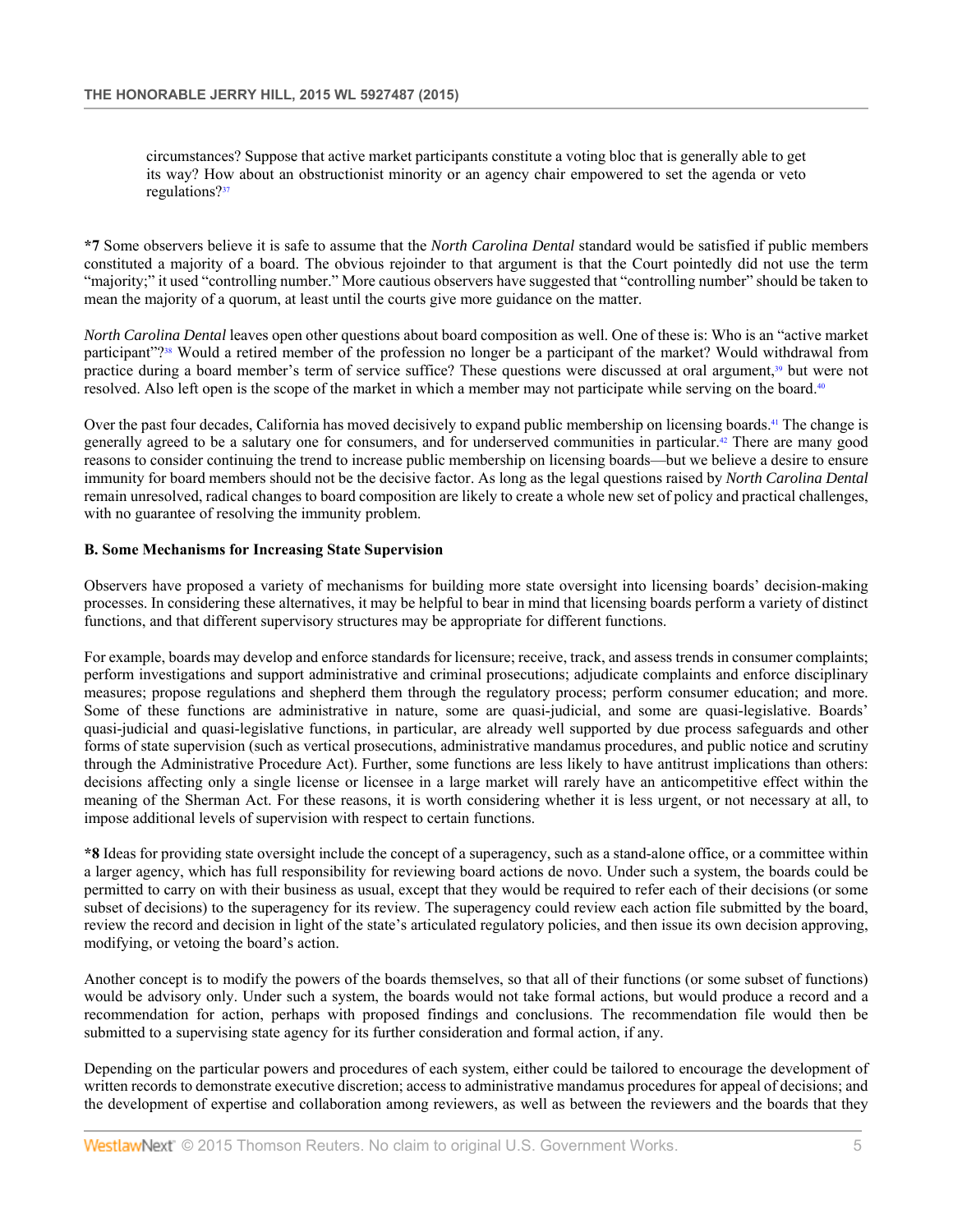review. Under any system, care should be taken to structure review functions so as to avoid unnecessary duplication or conflicts with other agencies and departments, and to minimize the development of super-policies not adequately tailored to individual professions and markets. To prevent the development of ""rubber-stamp" decisions, any acceptable system must be designed and sufficiently staffed to enable plenary review of board actions or recommendations at the individual transactional level.

As it stands, California is in a relatively advantageous position to create these kinds of mechanisms for active supervision of licensing boards. With the boards centrally housed within the Department of Consumer Affairs (an "umbrella agency"), there already exists an organization with good knowledge and experience of board operations, and with working lines of communication and accountability. It is worth exploring whether existing resources and minimal adjustments to procedures and outlooks might be converted to lines of active supervision, at least for the boards' most market-sensitive actions.

Moreover, the Business and Professions Code already demonstrates an intention that the Department of Consumer Affairs will protect consumer interests as a means of promoting "the fair and efficient functioning of the free enterprise market economy" by educating consumers, suppressing deceptive and fraudulent practices, fostering competition, and representing consumer interests at all levels of government.43 The free-market and consumer-oriented principles underlying *North Carolina Dental* are nothing new to California, and no bureaucratic paradigms need to be radically shifted as a result.

**\*9** The Business and Professions Code also gives broad powers to the Director of Consumer Affairs (and his or her designees)44 to protect the interests of consumers at every level.<sup>45</sup> The Director has power to investigate the work of the boards and to obtain their data and records;46 to investigate alleged misconduct in licensing examinations and qualifications reviews;47 to require reports;48 to receive consumer complaints49 and to initiate audits and reviews of disciplinary cases and complaints about licensees.<sup>50</sup>

In addition, the Director must be provided a full opportunity to review all proposed rules and regulations (except those relating to examinations and licensure qualifications) before they are filed with the Office of Administrative Law, and the Director may disapprove any proposed regulation on the ground that it is injurious to the public.51 Whenever the Director (or his or her designee) actually exercises one of these powers to reach a substantive conclusion as to whether a board's action furthers an affirmative state policy, then it is safe to say that the active supervision requirement has been met. $52$ 

It is worth considering whether the Director's powers should be amended to make review of certain board decisions mandatory as a matter of course, or to make the Director's review available upon the request of a board. It is also worth considering whether certain existing limitations on the Director's powers should be removed or modified. For example, the Director may investigate allegations of misconduct in examinations or qualification reviews, but the Director currently does not appear to have power to review board decisions in those areas, or to review proposed rules in those areas.<sup>53</sup> In addition, the Director's power to initiate audits and reviews appears to be limited to disciplinary cases and complaints about licensees.54 If the Director's initiative is in fact so limited, it is worth considering whether that limitation continues to make sense. Finally, while the Director must be given a full opportunity to review most proposed regulations, the Director's disapproval may be overridden by a unanimous vote of the board.<sup>55</sup> It is worth considering whether the provision for an override maintains its utility, given that such an override would nullify any "active supervision" and concomitant immunity that would have been gained by the Director's review.56

# **C. Legislation Granting Immunity**

From time to time, states have enacted laws expressly granting immunity from antitrust laws to political subdivisions, usually with respect to a specific market.<sup>57</sup> However, a statute purporting to grant immunity to private persons, such as licensing board members, would be of doubtful validity. Such a statute might be regarded as providing adequate authorization for anticompetitive activity, but active state supervision would probably still be required to give effect to the intended immunity. What is quite clear is that a state cannot grant blanket immunity by fiat. "[A] state does not give immunity to those who violate the Sherman Act by authorizing them to violate it, or by declaring that their action is lawful ...."58

## **IV. Indemnification of Board Members**

**\*10** So far we have focused entirely on the concept of immunity, and how to preserve it. But immunity is not the only way to protect state employees from the costs of suit, or to provide the reassurance necessary to secure their willingness and ability to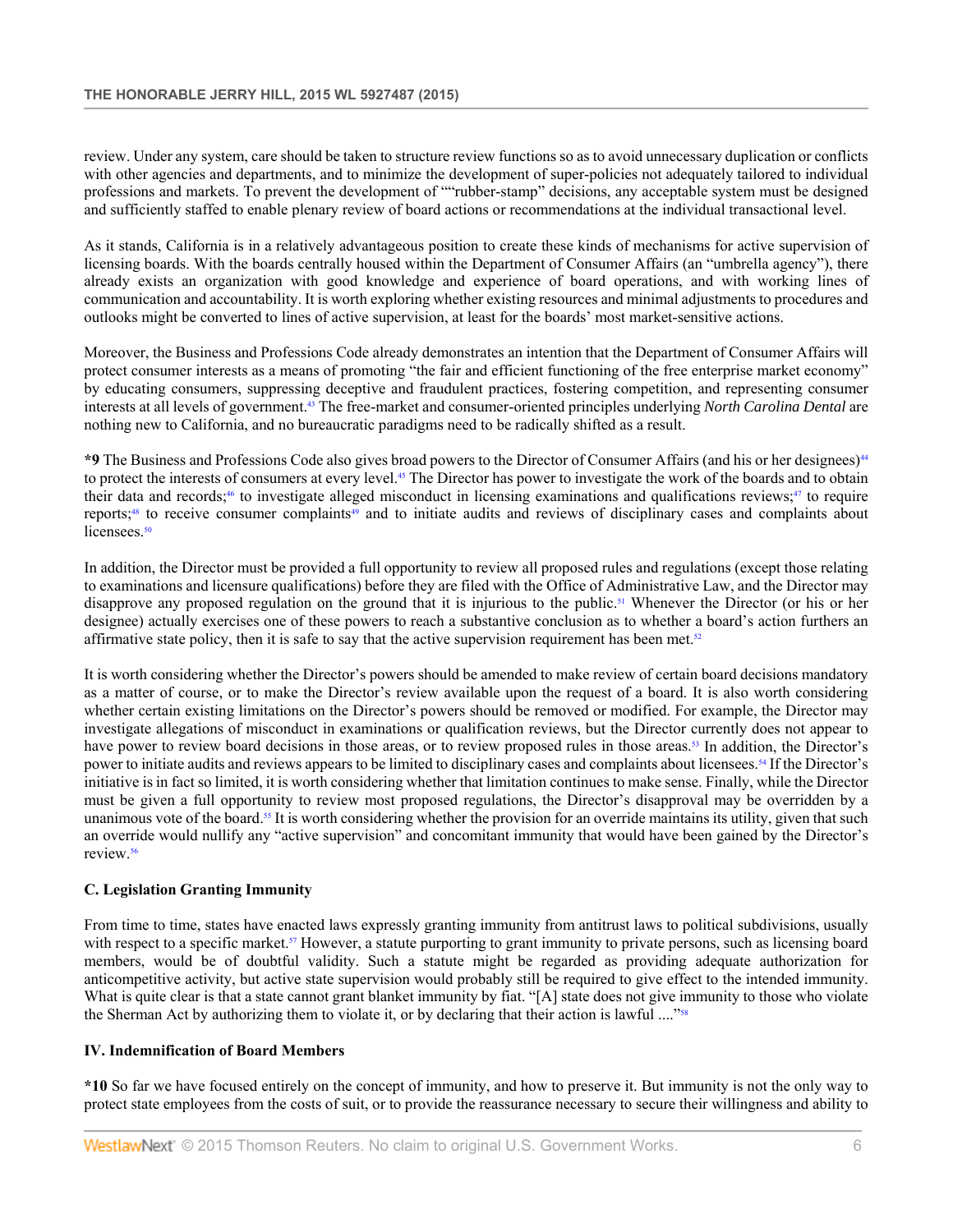perform their duties. Indemnification can also go a long way toward providing board members the protection they need to do their jobs. It is important for policy makers to keep this in mind in weighing the costs of creating supervision structures adequate to ensure blanket state action immunity for board members. If the costs of implementing a given supervisory structure are especially high, it makes sense to consider whether immunity is an absolute necessity, or whether indemnification (with or without additional risk-management measures such as training or reporting) is an adequate alternative.

As the law currently stands, the state has a duty to defend and indemnify members of licensing boards against antitrust litigation to the same extent, and subject to the same exceptions, that it defends and indemnifies state officers and employees in general civil litigation. The duty to defend and indemnify is governed by the Government Claims Act.59 For purposes of the Act, the term "employee" includes officers and uncompensated servants.<sup>60</sup> We have repeatedly determined that members of a board, commission, or similar body established by statute are employees entitled to defense and indemnification.<sup>61</sup>

## **A. Duty to Defend**

Public employees are generally entitled to have their employer provide for the defense of any civil action "on account of an act or omission in the scope" of employment.<sup>62</sup> A public entity may refuse to provide a defense in specified circumstances, including where the employee acted due to "actual fraud, corruption, or actual malice."63 The duty to defend contains no exception for antitrust violations.<sup>64</sup> Further, violations of antitrust laws do not inherently entail the sort of egregious behavior that would amount to fraud, corruption, or actual malice under state law. There would therefore be no basis to refuse to defend an employee on the bare allegation that he or she violated antitrust laws.

## **B. Duty to Indemnify**

The Government Claims Act provides that when a public employee properly requests the employer to defend a claim, and reasonably cooperates in the defense, "the public entity shall pay any judgment based thereon or any compromise or settlement of the claim or action to which the public entity has agreed."65 In general, the government is liable for an injury proximately caused by an act within the scope of employment,<sup>66</sup> but is not liable for punitive damages.<sup>67</sup>

**\*11** One of the possible remedies for an antitrust violation is an award of treble damages to a person whose business or property has been injured by the violation.<sup>68</sup> This raises a question whether a treble damages award equates to an award of punitive damages within the meaning of the Government Claims Act. Although the answer is not entirely certain, we believe that antitrust treble damages do *not* equate to punitive damages.

The purposes of treble damage awards are to deter anticompetitive behavior and to encourage private enforcement of antitrust laws.<sup>69</sup> And, an award of treble damages is automatic once an antitrust violation is proved.<sup>70</sup> In contrast, punitive damages are "uniquely justified by and proportioned to the actor's particular reprehensible conduct as well as that person or entity's net worth ... in order to adequately make the award 'sting' ...."<sup>71</sup> Also, punitive damages in California must be premised on a specific finding of malice, fraud, or oppression.<sup>72</sup> In our view, the lack of a malice or fraud element in an antitrust claim, and the immateriality of a defendant's particular conduct or net worth to the treble damage calculation, puts antitrust treble damages outside the Government Claims Act's definition of punitive damages.73

#### **C. Possible Improvements to Indemnification Scheme**

As set out above, state law provides for the defense and indemnification of board members to the same extent as other state employees. This should go a long way toward reassuring board members and potential board members that they will not be exposed to undue risk if they act reasonably and in good faith. This reassurance cannot be complete, however, as long as board members face significant uncertainty about how much litigation they may have to face, or about the status of treble damage awards.

Uncertainty about the legal status of treble damage awards could be reduced significantly by amending state law to specify that treble damage antitrust awards are not punitive damages within the meaning of the Government Claims Act. This would put them on the same footing as general damages awards, and thereby remove any uncertainty as to whether the state would provide indemnification for them.74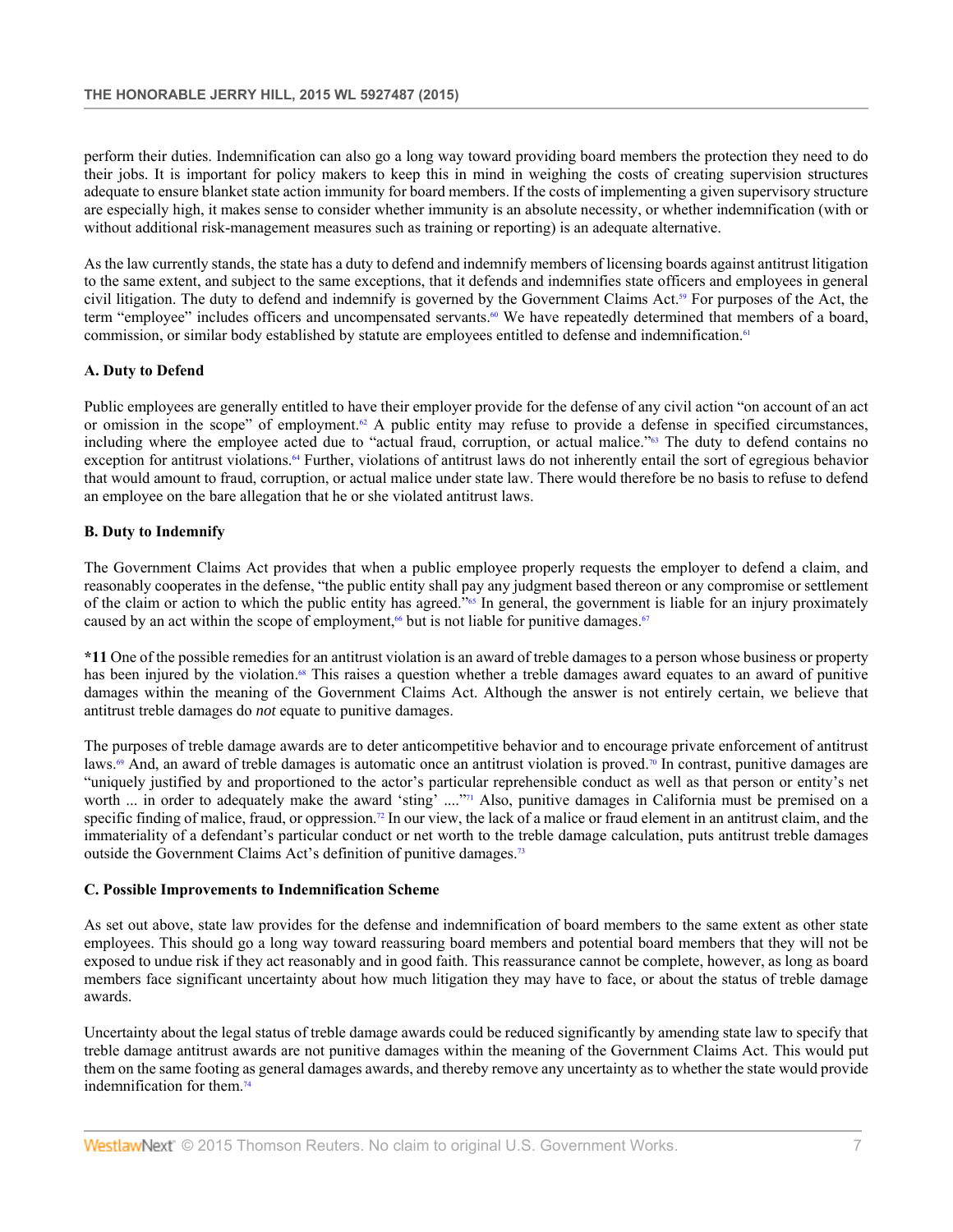As a complement to indemnification, the potential for board member liability may be greatly reduced by introducing antitrust concepts to the required training and orientation programs that the Department of Consumer Affairs provides to new board members.<sup>75</sup> When board members share an awareness of the sensitivity of certain kinds of actions, they will be in a much better position to seek advice and review (that is, active supervision) from appropriate officials. They will also be far better prepared to assemble evidence and to articulate reasons for the decisions they make in market-sensitive areas. With training and practice, boards can be expected to become as proficient in making and demonstrating sound market decisions, and ensuring proper review of those decisions, as they are now in making and defending sound regulatory and disciplinary decisions.

## **V. Conclusions**

**\*12** *North Carolina Dental* has brought both the composition of licensing boards and the concept of active state supervision into the public spotlight, but the standard it imposes is flexible and context-specific. This leaves the state with many variables to consider in deciding how to respond.

Whatever the chosen response may be, the state can be assured that *North Carolina Dental*'s "active state supervision" requirement is satisfied when a non-market-participant state official has and exercises the power to substantively review a board's action and determines whether the action effectuates the state's regulatory policies.

Kamala D. Harris Attorney General Susan Duncan Lee Deputy Attorney General

#### Footnotes

- <sup>1</sup> *North Carolina State Bd. of Dental Examiners v. F. T. C.* (2015) \_\_\_ U.S. \_\_\_, 135 S. Ct. 1101 (*North Carolina Dental*).
- <sup>2</sup> See *Mitchell v. Forsyth* (1985) 472 U.S. 511, 526; *Harlow v. Fitzgerald* (1982) 457 U.S. 800, 819.
- <sup>3</sup> *North Carolina Dental, supra*, 135 S.Ct. at p. 1114.
- <sup>4</sup> 15 U.S.C. §§ 1, 2.
- <sup>5</sup> *Parker v. Brown* (1943) 317 U.S. 341, 350-351.
- <sup>6</sup> It is important to note that the phrase "state action" in this context means something very different from "state action" for purposes of analysis of a civil rights violation under section 1983 of title 42 of the United States Code. Under section 1983, *liability* attaches to "state action," which may cover even the inadvertent or unilateral act of a state official not acting pursuant to state policy. In the antitrust context, a conclusion that a policy or action amounts to "state action" results in *immunity* from suit.
- <sup>7</sup> *Parker v. Brown*, *supra*, 317 U.S. 341.
- <sup>8</sup> *Hoover v. Ronwin* (1984) 466 U.S. 558, 574, 579-580.
- <sup>9</sup> Distinguishing the state itself from subordinate state agencies has sometimes proven difficult. Compare the majority opinion in *Hoover v. Ronwin*, *supra*, 466 U.S. at p. 581 with dissenting opinion of Stevens, J., at pp. 588-589. (See *Costco v. Maleng* (9th Cir. 2008) 522 F.3d 874, 887, subseq. hrg. 538 F.3d 1128; *Charley's Taxi Radio Dispatch Corp. v. SIDA of Haw., Inc.* (9th Cir. 1987) 810 F.2d 869, 875.)
- <sup>10</sup> See *Town of Hallie v. City of Eau Claire* (1985) 471 U.S. 34, 39.
- <sup>11</sup> *F.T.C. v. Phoebe Putney Health Systems, Inc.* (2013) \_\_\_ U.S. \_\_\_, 133 S.Ct. 1003, 1013; see also *Southern Motor Carriers Rate Conference, Inc. v. U.S.* (1985) 471 U.S. 48, 57 (state policy need not compel specific anticompetitive effect).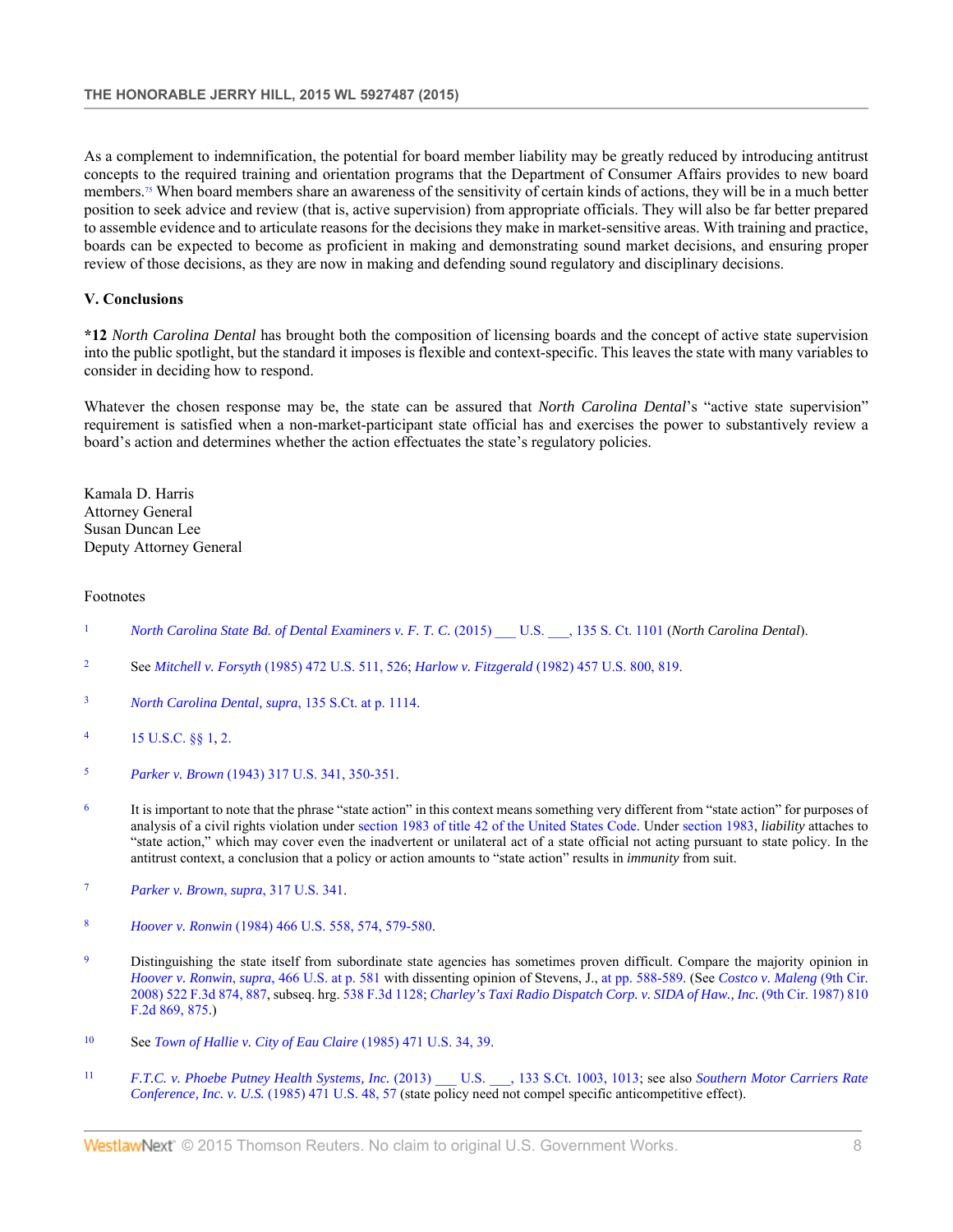- *Cal. Retail Liquor Dealers Assn. v. Midcal Aluminum, Inc.* (1980) 445 U.S. 97, 105 (*Midcal*).
- *Patrick v. Burget* (1988) 486 U.S. 94, 100-101.
- *Ibid.*
- California's Department of Consumer Affairs includes some 25 professional regulatory boards that establish minimum qualifications and levels of competency for licensure in various professions, including accountancy, acupuncture, architecture, medicine, nursing, structural pest control, and veterinary medicine—to name just a few. (See http://www.dca.gov/about\_ca/entities.shtml.)
- Cf. 1A Areeda & Hovenkamp, *supra*, ¶ 227, p. 208 (what matters is not what the body is called, but its structure, membership, authority, openness to the public, exposure to ongoing review, etc.).
- *North Carolina Dental*, *supra*, 135 S.Ct. at p. 1114; *Midcal*, *supra*, 445 U.S at p. 105.
- Questions about whether the State's anticompetitive policies are adequately articulated are beyond the scope of this Opinion.
- *Patrick v. Burget*, *supra*, 486 U.S. at p. 100, citing *Town of Hallie v. City of Eau Claire*, *supra*, 471 U.S. at p. 47; see *id.* at p. 45 ("A private party ... may be presumed to be acting primarily on his or its own behalf").
- *Patrick v. Burget*, *supra*, 486 U.S. at pp. 100-101.
- *North Carolina Dental*, *supra*, 135 S.Ct. at p. 1116.
- *Ibid.*
- *Ibid.*
- *Id. at* pp. 1116-1117.
- *Ibid.*
- *Id.* at p. 1116, citing *F.T.C. v. Ticor Title Ins. Co.* (1992) 504 U.S. 621, 638. For example, a passive or negative-option review process, in which an action is considered approved as long as the state supervisor raises no objection to it, may be considered inadequate in some circumstances. *(Ibid.)*
- *Ibid*, citing *Patrick v. Burget, supra*, 486 U.S. at pp. 102-103. In most cases, there should be some evidence that the state supervisor considered the particular circumstances of the action before making a decision. Ideally, there should be a factual record and a written decision showing that there has been an assessment of the action's potential impact on the market, and whether the action furthers state policy. (See *In the Matter of Indiana Household Moves and Warehousemen, Inc.* (2008) 135 F.T.C. 535, 555-557; see also Federal Trade Commission, Report of the State Action Task Force (2003) at p. 54.)
- *North Carolina Dental, supra*, 135 S.Ct. at pp. 1116-1117.
- See generally *California Dental Assn. v. F.T.C.* (1999) 526 U.S. 756.
- See *Oksanen v. Page Memorial Hospital* (4th Cir. 1999) 945 F.2d 696 (*en banc*).
- See *324 Liquor Corp. v. Duffy* (1987) 479 U.S. 335, 344, fn. 6.
- 1A Areeda & Hovenkamp, Antitrust Law, *supra*, ¶ 221, at p. 66; ¶ 222, at pp. 67, 76.
- See *Allied Tube & Conduit Corp. v. Indian Head, Inc.* (1988) 486 U.S. 492, 500-501.
- *Broadcom Corp. v. Qualcomm Inc.* (3rd Cir. 2007) 501 F.3d 297, 308-309; see generally Bus. & Prof. Code, § 301.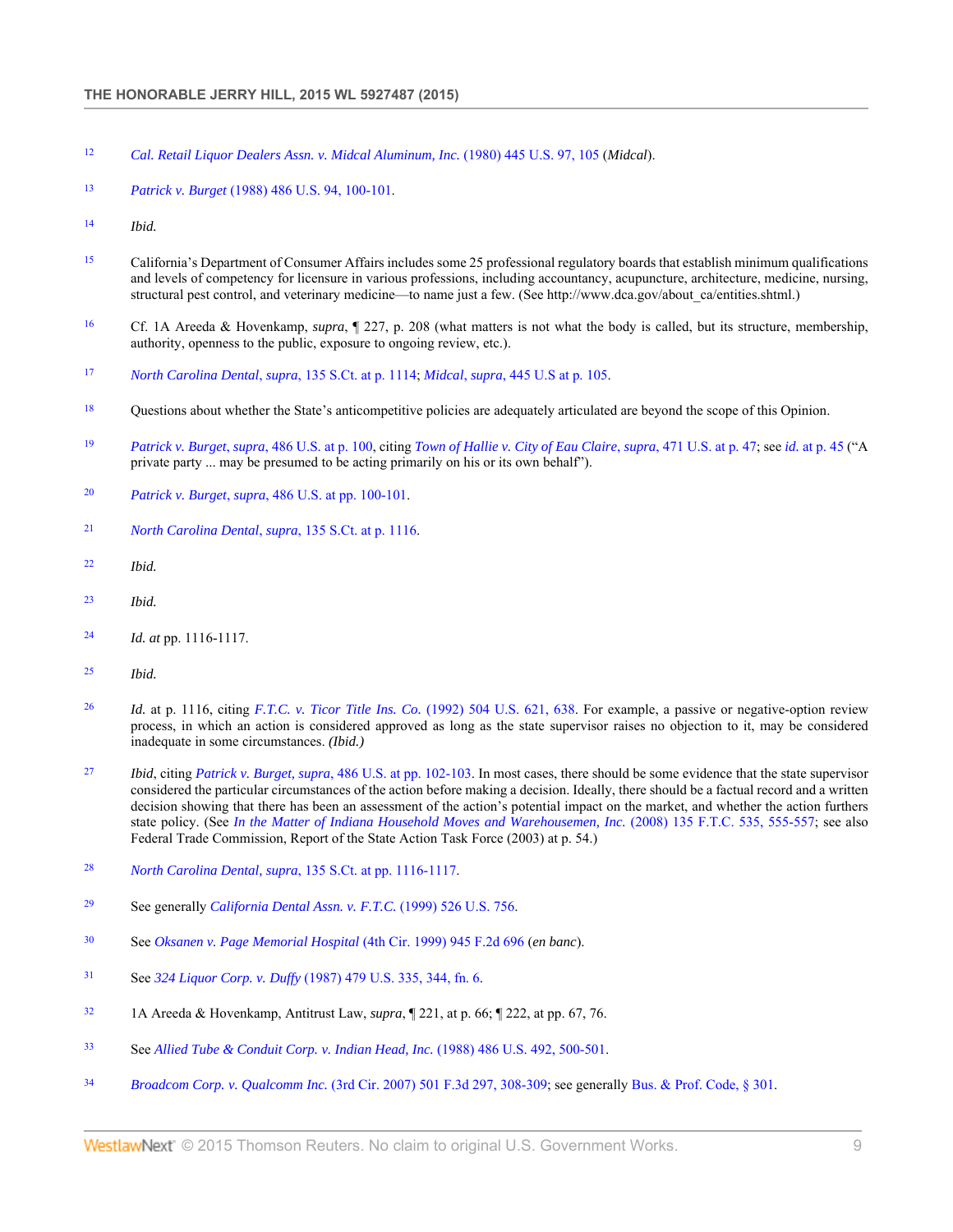# <sup>35</sup> 135 S.Ct. at p. 1114.

- <sup>36</sup> Most observers believe that there are real advantages in staffing boards with professionals in the field. The combination of technical expertise, practiced judgment, and orientation to prevailing ethical norms is probably impossible to replicate on a board composed entirely of public members. Public confidence must also be considered. Many consumers would no doubt share the sentiments expressed by Justice Breyer during oral argument in the *North Carolina Dental* case: "[W]hat the State says is: We would like this group of brain surgeons to decide who can practice brain surgery in this State. I don't want a group of bureaucrats deciding that. I would like brain surgeons to decide that." (*North Carolina Dental*, *supra*, transcript of oral argument p. 31, available at http://www.supremecourt.gov/oral\_arguments/argument\_transcripts/13-534\_l6h1.pdf (hereafter, Transcript).)
- <sup>37</sup> *North Carolina Dental*, *supra*, 135 S.Ct. at p. 1123 (dis. opn. of Alito, J).
- <sup>38</sup> *Ibid.*
- <sup>39</sup> Transcript, *supra*, at p. 31.
- <sup>40</sup> *North Carolina Dental*, *supra*, 135 S.Ct. at p. 1123 (dis. opn. of Alito, J). Some observers have suggested that professionals from one practice area might be appointed to serve on the board regulating another practice area, in order to bring their professional expertise to bear in markets where they are not actively competing.
- <sup>41</sup> See Center for Public Interest Law, A Guide to California's Health Care Licensing Boards (July 2009) at pp. 1-2; Shimberg, Occupational Licensing: A Public Perspective (1982) at pp. 163-165.
- <sup>42</sup> See Center for Public Interest Law, *supra*, at pp. 15-17; Shimberg, *supra*, at pp. 175-179.
- <sup>43</sup> Bus. & Prof. Code, § 301.
- <sup>44</sup> Bus. & Prof. Code, §§ 10, 305.
- <sup>45</sup> See Bus. & Prof. Code, § 310.
- <sup>46</sup> Bus. & Prof. Code, § 153.
- <sup>47</sup> Bus. & Prof. Code, § 109.
- <sup>48</sup> Bus. & Prof. Code, § 127.
- <sup>49</sup> Bus. & Prof. Code, § 325.
- <sup>50</sup> Bus. & Prof. Code, § 116.
- <sup>51</sup> Bus. & Prof. Code, § 313.1.
- <sup>52</sup> Although a written statement of decision is not specifically required by existing legal standards, developing a practice of creating an evidentiary record and statement of decision would be valuable for many reasons, not the least of which would be the ability to proffer the documents to a court in support of a motion asserting state action immunity.
- <sup>53</sup> Bus. & Prof. Code, §§ 109, 313.1.
- <sup>54</sup> Bus. & Prof. Code, § 116.
- <sup>55</sup> Bus. & Prof. Code, § 313.1.
- <sup>56</sup> Even with an override, proposed regulations are still subject to review by the Office of Administrative Law.
- <sup>57</sup> See 1A Areeda & Hovenkamp, Antitrust Law, *supra*, 225, at pp. 135-137; e.g. *A1 Ambulance Service, Inc. v. County of Monterey* (9th Cir. 1996) 90 F.3d 333, 335 (discussing Health & Saf. Code, § 1797.6).